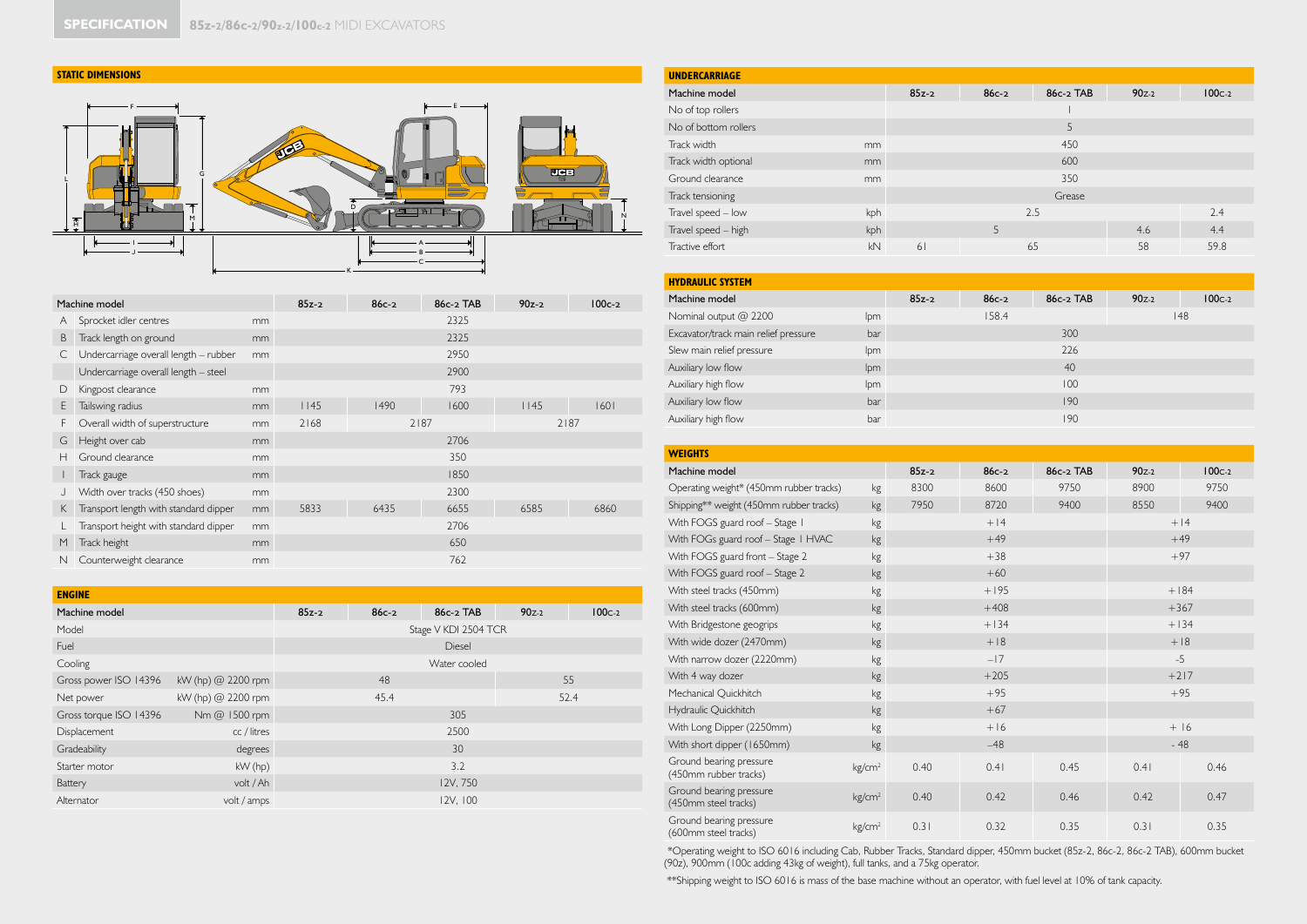# **WORKING RANGE**





|                |                                        |         | $85z-2$            | $86c-2$                   | 86c-2 TAB                             | $90z - 2$             | $100c-2$              |
|----------------|----------------------------------------|---------|--------------------|---------------------------|---------------------------------------|-----------------------|-----------------------|
|                | Boom length                            | mm      | 2900               | 3360                      | Boom in $= 2828$<br>Boom out $=$ 3917 | 3360                  | 3682                  |
|                | Dipper length                          | mm      |                    |                           | 1650 / 2100 / 2250                    |                       |                       |
| A              | Max digging reach                      | mm      | 6596 / 7029        | 6815/7244/<br>7387        | 7246 / 7844 /<br>7989                 | 6940 / 7542 /<br>7495 | 7065 / 7475 /<br>7560 |
| B              | Max digging reach on ground            | mm      | 6401/6848          | 6635 / 7075 /<br>7225     | 7409 / 769   /<br>7840                | 6807 / 7269 /<br>7389 | 6888 / 7315 /<br>7438 |
| C.             | Max digging depth - dozer up           | mm      | 3234/3684          | 3931 / 4381 /<br>4531     | 4022/4472/<br>4622                    | 3931/4381/<br>4531    | 4221 / 4670 /<br>4820 |
|                | Max digging depth - dozer down         | mm      | 3615/3715          | 3922/4372/<br>4522        | 4013 / 4463 /<br>4613                 | 4218/4668/<br>4818    | 4491 / 4940 /<br>5090 |
| D              | Max digging height                     | mm      | 6487 / 6836        | 6848/7181/<br>7293        | 7776 / 8180 /<br>8315                 | 6853 / 7181 /<br>7297 | 7018 / 7321 /<br>7478 |
| E              | Max dump / load-over height            | mm      | 4674 / 5023        | 5061 / 5395 /<br>5506     | 5900 / 6304 /<br>6439                 | 4970 / 5320 /<br>5419 | 5186 / 5490 /<br>5660 |
| F              | Max height to dipper nose pivot pin    | mm      | 5547 / 5896        | 5914/6248/<br>6359        | 6832/7236/<br>7371                    | 5914/6248/<br>6357    | 6128/6435/<br>6537    |
| G              | Max vertical wallcut depth             | mm      | 2525 / 2941        | 2736/3151/<br>3289        | 3366 / 3782 /<br>3920                 | 3239 / 2890 /<br>3821 | 1877 / 2257 /<br>3507 |
| H              | Min. front swing radius (no offset)    | mm      | 2847 / 3047        | 2554 / 2679 /<br>2721     | 2223/2272/<br>2288                    | 2958 / 3102 /<br>3156 | 2705 / 2863 /<br>2906 |
|                | Min. front swing radius (fully offset) | mm      | 2478 / 2660        | 2310/2427/<br>2466        | 1919 / 1963 / 1978                    | 2364 / 2508 /<br>2562 | 2162/2360/<br>2408    |
|                | Boom swing left                        | degrees |                    |                           | 55                                    |                       |                       |
| $\mathbf{I}$ . | Boom swing right                       | degrees | 60                 |                           |                                       |                       |                       |
|                | <b>Bucket rotation</b>                 | degrees | 188                |                           |                                       |                       |                       |
|                | Dipper rotation                        | degrees | $ $  4             | 122                       | 126                                   | 114                   | 122                   |
|                | Bucket tearout                         | kN      |                    | 57.1                      |                                       | 57.1                  | 72.2                  |
|                | Dipper tearout                         | kN      | 49.9 / 42.3 / 40.3 |                           |                                       |                       |                       |
|                | Slew speed                             | rpm     |                    | $ 0\rangle$<br>7.9<br>8.2 |                                       |                       |                       |

| <b>DOZER</b>                              |         |         |                 |             |           |                               |
|-------------------------------------------|---------|---------|-----------------|-------------|-----------|-------------------------------|
| Machine model                             |         | $85z-2$ | $86c - 2$       | 86c-2 TAB   | $90z-1$   | $100c-1$                      |
| Dozer length                              | mm      |         |                 | 1497        |           |                               |
| Max height above ground                   | mm      |         |                 | 471         |           |                               |
| Dig depth below ground                    | mm      |         |                 | 461         |           |                               |
| Approach angle                            | degrees |         |                 | 27.8        |           |                               |
| Width                                     | mm      |         |                 | 2320        |           |                               |
| Height                                    | mm      |         |                 | 473         |           |                               |
| Reach in front of tracks                  | mm      |         |                 | 615         |           |                               |
|                                           |         |         |                 |             |           |                               |
| <b>OPERATOR STATION</b>                   |         |         |                 |             |           |                               |
| Machine model                             |         | $85z-2$ | $86c-2$         | 86c-2 TAB   | $90z - 2$ | $100c-2$                      |
| Cab/canopy height                         | mm      |         |                 | 1554        |           |                               |
| Cab/canopy height with FOGS guard LEVEL I | mm      |         |                 | 1643        |           |                               |
| Cab/canopy height with FOGS guard LEVEL 2 | mm      |         |                 | 1730        |           |                               |
| Cab/canopy length                         | mm      |         |                 | 1942        |           |                               |
| Cab/canopy width                          | mm      |         |                 | 1040        |           |                               |
| Distance from seat base to roof           | mm      |         |                 | 1120        |           |                               |
| Door aperture width                       | mm      |         |                 | 612         |           |                               |
|                                           |         |         |                 |             |           |                               |
| <b>SERVICE CAPACITIES</b>                 |         |         |                 |             |           |                               |
| Machine model                             |         | $85z-2$ | $86c-2$         | 86c-2 TAB   | $90z - 2$ | $100c-2$                      |
| Fuel tank                                 |         |         |                 | 112         |           |                               |
| Engine coolant                            |         |         | $\vert \ \vert$ |             |           | 2.1                           |
| Engine oil                                |         |         |                 | 11.2        |           |                               |
| Hydraulic system                          | L       |         |                 | $ $   8     |           |                               |
| Hydraulic tank                            |         |         |                 | 66          |           |                               |
|                                           |         |         |                 |             |           |                               |
| NOISE/VIBRATION (85Z-2, 86C-2)            |         |         |                 |             |           |                               |
|                                           |         |         |                 | Uncertainty |           | <b>Measurement Conditions</b> |
| Noise at the operator station (Lpa)       |         | 76 dB   | (KpA)           | 0 dB        |           | ISO 6396: 2008                |

| Noise at the operator station (Lpa)      | 76 dB      | (KpA) | $0$ dB | ISO 6396: 2008       |
|------------------------------------------|------------|-------|--------|----------------------|
| Noise emission from the machine (Lwa)    | 95 dB      | (KwA) | 3dB    | ISO 6395: 1988       |
| Hand Arm Vibration (m/s <sup>2</sup> )   |            |       |        |                      |
| Tracking duty                            | $\leq 2.5$ | (K)   |        | EN ISO 5349-2: 2001* |
| Low idle and excavating duty             | $\leq 2.5$ | (K)   |        | EN ISO 5349-2: 2001* |
| Whole body vibration (m/s <sup>2</sup> ) | 0.3        | (K)   |        | $ISO$ 2631-1: 1997*  |
|                                          |            |       |        |                      |

\*Based upon a test cycle defined in SAE J 1166

| <b>NOISE/VIBRATION (90Z-2, 100C-2)</b>   |            |       |             |                               |  |  |
|------------------------------------------|------------|-------|-------------|-------------------------------|--|--|
|                                          |            |       | Uncertainty | <b>Measurement Conditions</b> |  |  |
| Noise at the operator station (LpA)      | 78 dB      | (KpA) | 0 dB        | ISO 6396: 2008                |  |  |
| Noise emission from the machine (LwA)    | 97 $dB$    | (KwA) | l dB        | ISO 6395: 1988                |  |  |
| Hand arm vibration $(m/s2)$              |            |       |             |                               |  |  |
| Tracking duty                            | $\leq 2.5$ | (K)   |             | EN ISO 5349-2: 2001*          |  |  |
| I ow idle                                | $\leq 2.5$ | (K)   |             | EN ISO 5349-2: 2001*          |  |  |
| Whole body vibration (m/s <sup>2</sup> ) | 0.4        | (K)   |             | ISO 2631-1: 1997*             |  |  |

\*Based upon a test cycle defined in SAE J 1166